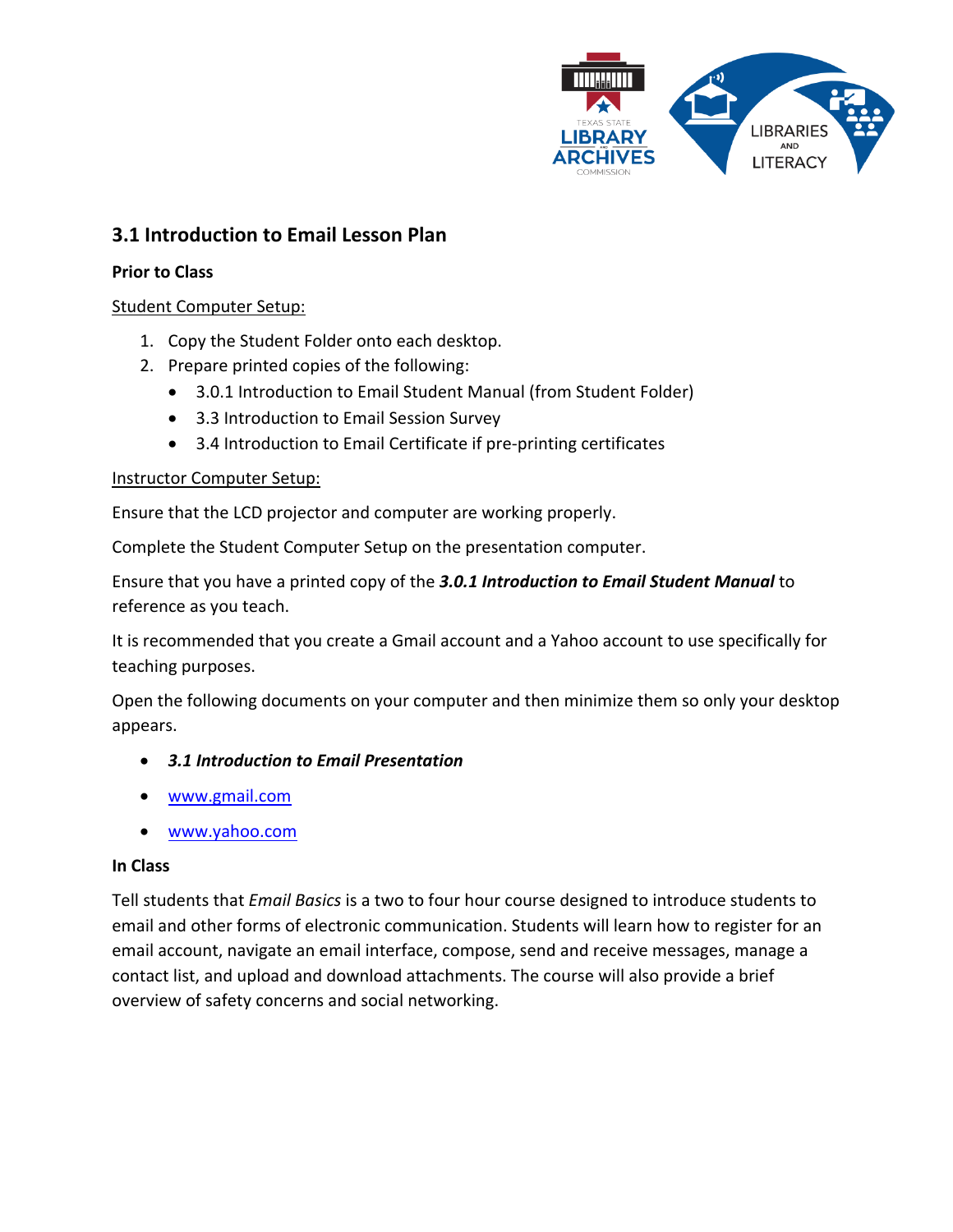Complete introductions. Ask if any have prior experience. Explain that we will only be going over basics because this is an introductory course. Ask about their expectations… ie: "What do you *hope to learn today?"*

## *Maximize the Introduction to Email Presentation (PPT).*

Go through the PPT slides using the information below to guide you. Ask students to take notes in student handbook (dotted lines are provided in the handbook for this purpose) when necessary. ENCOURAGE students to stop you if they have any questions.

## **Learning Goals**

- Create an online email account
- Create a secure password
- Write, open, reply, send, and forward email messages
- Add contacts to a contact list
- Send and open attachments

### **What Is Email?**

Explain what email is (a way to communicate online) and why it is a useful tool. Compare and contrast with "snail mail," i.e.

| Email                         | <b>Snail Mail</b>           |
|-------------------------------|-----------------------------|
| Send messages instantly       | Mail arrives after 2-3 days |
| Access anywhere               | Fixed physical address      |
| Free with internet connection | Cost of a stamp             |
| Etc.                          | Etc.                        |

## **Other Advantages**

- Other tools (calendar, contact list chat)
- Private (password protected)
- Access other parts of the web
- Send emails to large numbers of people at once
- More than just text: share pictures and other files
- Easy to organize (if you know the tricks)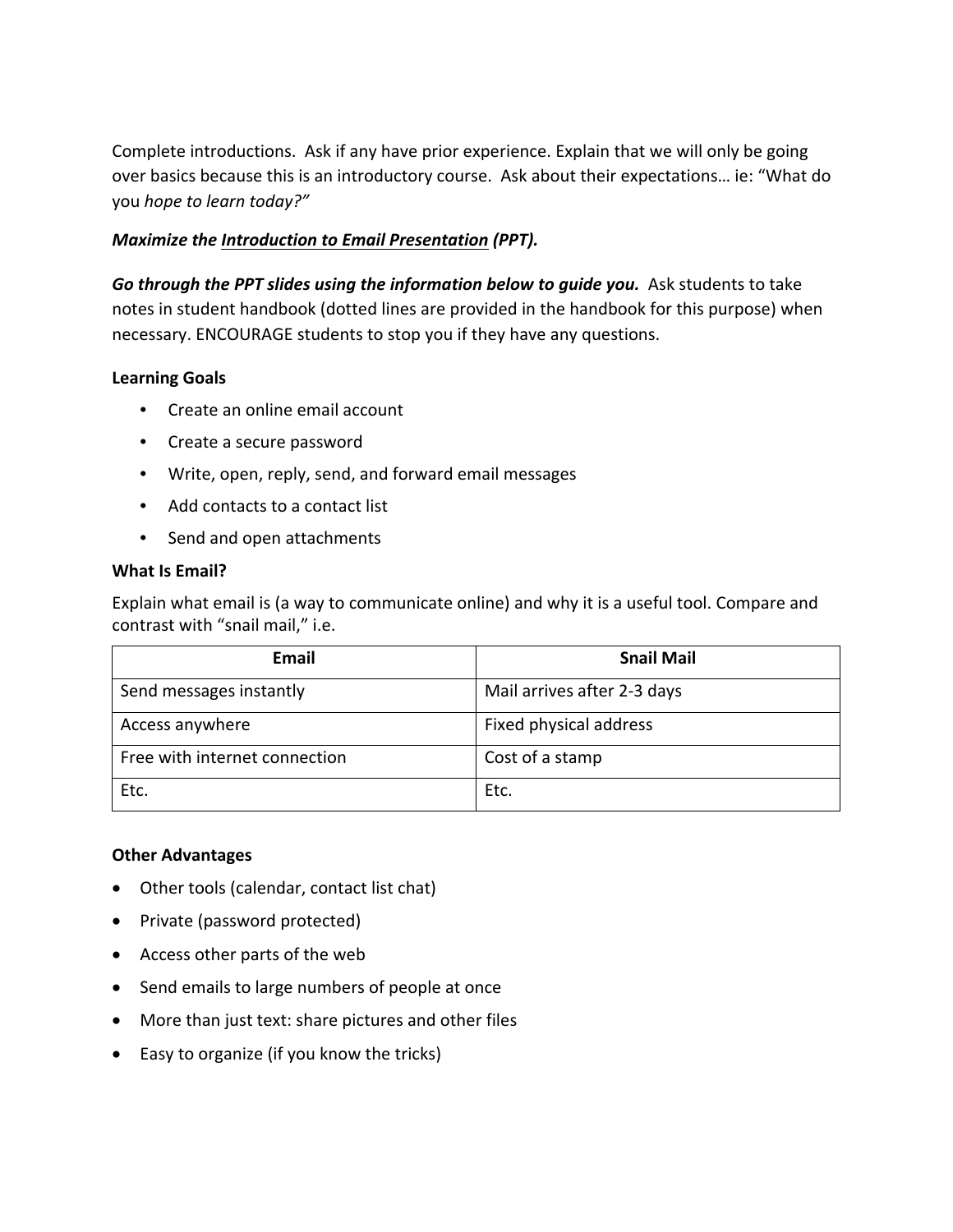**Parts of an email address:**

Gary.Glassjaw@gmail.com username at email provider

Stress the importance of accuracy when inputting email addresses, otherwise email could be sent to an unintended recipient.

Explain desktop email such as Microsoft Outlook versus "**Webmail,** " which can be opened on the Internet from any computer or mobile device. List popular web email providers (Gmail, Yahoo, Hotmail).

Explain the following concepts:

#### Sending Email

- o Difference between Reply and Reply All
- o Check addresses before sending
- o Check email for typos before sending
- o Don't forward chain mail!

#### Personal email to friends and family

- o More informal
- o Subject lines—relevant
- o Feelings can be difficult to convey in an email. Using **emoticons** can help set the tone of email (use for casual emails)
- o Fonts and styles (don't write in all caps or use lots of different fonts, hard to read colors)
- o Greetings, closing lines (Hi \_\_\_\_\_\_, thanks, etc.)

#### Business Email

- o Appropriate e-mail addresses to leave a good first impression
- o Use a formal tone when applying for jobs; can use more relaxed but still professional tone in established business relationships
- o Company may be able to read your email!

#### Protecting yourself

- o Make your password difficult to guess and never tell anyone your password
- o Spam—Junk mail that could harm your computer. Don't open or reply to it! Show how to move to spam to spam folder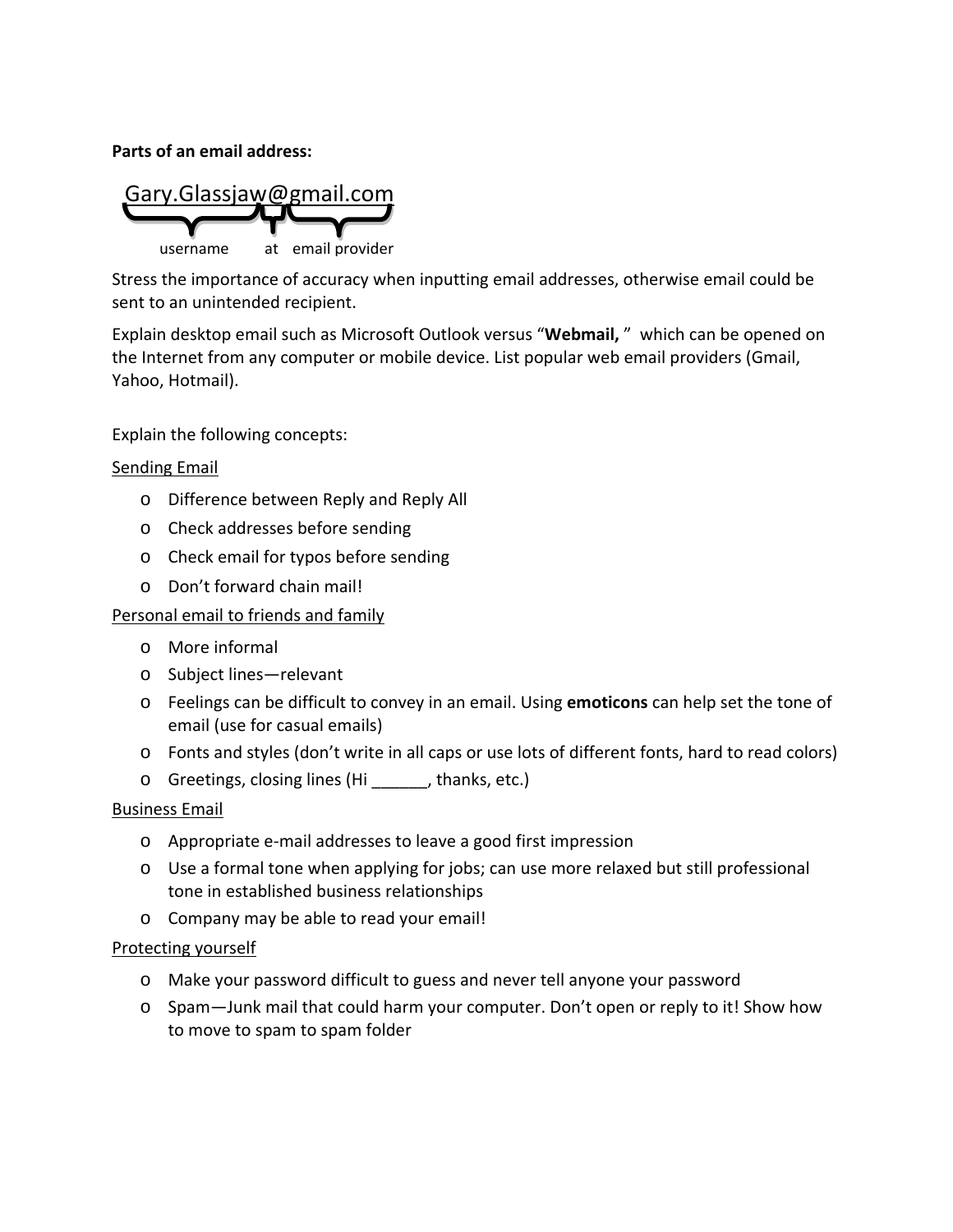- o Phishing—Scam that pretends to be an official communication from a trusted source, like a bank, trying to get valuable information from you. Do not give out your information if you are not sure.
- o Only open attachments from people you trust

Beyond email – other popular features in WebMail

o Calendar o To-do list

Other Internet Communication - Email is the first step to using the internet to communicate.

- o Now there are lots of other ways to connect with people over the internet:
- o Social Networks—Facebook, LinkedIn, Twitter, Google Plus
- o Internet Phone—make calls to anyone in the world. Skype is an example.
- Introduce 3 main email windows using the corresponding PPT slides: **Inbox, Email message window and Compose window**
	- 1. **Inbox**: Home screen where you can see messages. Most recent messages appear on the top.
	- 2. **Email Message Window**: When you click on an email, it opens in an email message window.
	- 3. **Compose Message Window**: This window is to create messages and send them to recipients. Discuss formatting options and action buttons.
- **The Yahoo Interface**

Before moving on, open up the Yahoo email account that you created for this class and compare the interface to Google email. Point out the Inbox, Email message window, and Compose window in Yahoo.

#### **Hands-on Email Activities**

#### **3.0.2 Creating an Email Account**

Instructor leads the following activities from the Student Manual as students follow along.

- *3.0.2 Create an Email Account*
- *3.0.3 Writing and Sending an Email*
- *3.0.4 Reading and Replying to an Email*
- *3.0.5 Forwarding an Email*
- *3.0.6 Sending an Attachment*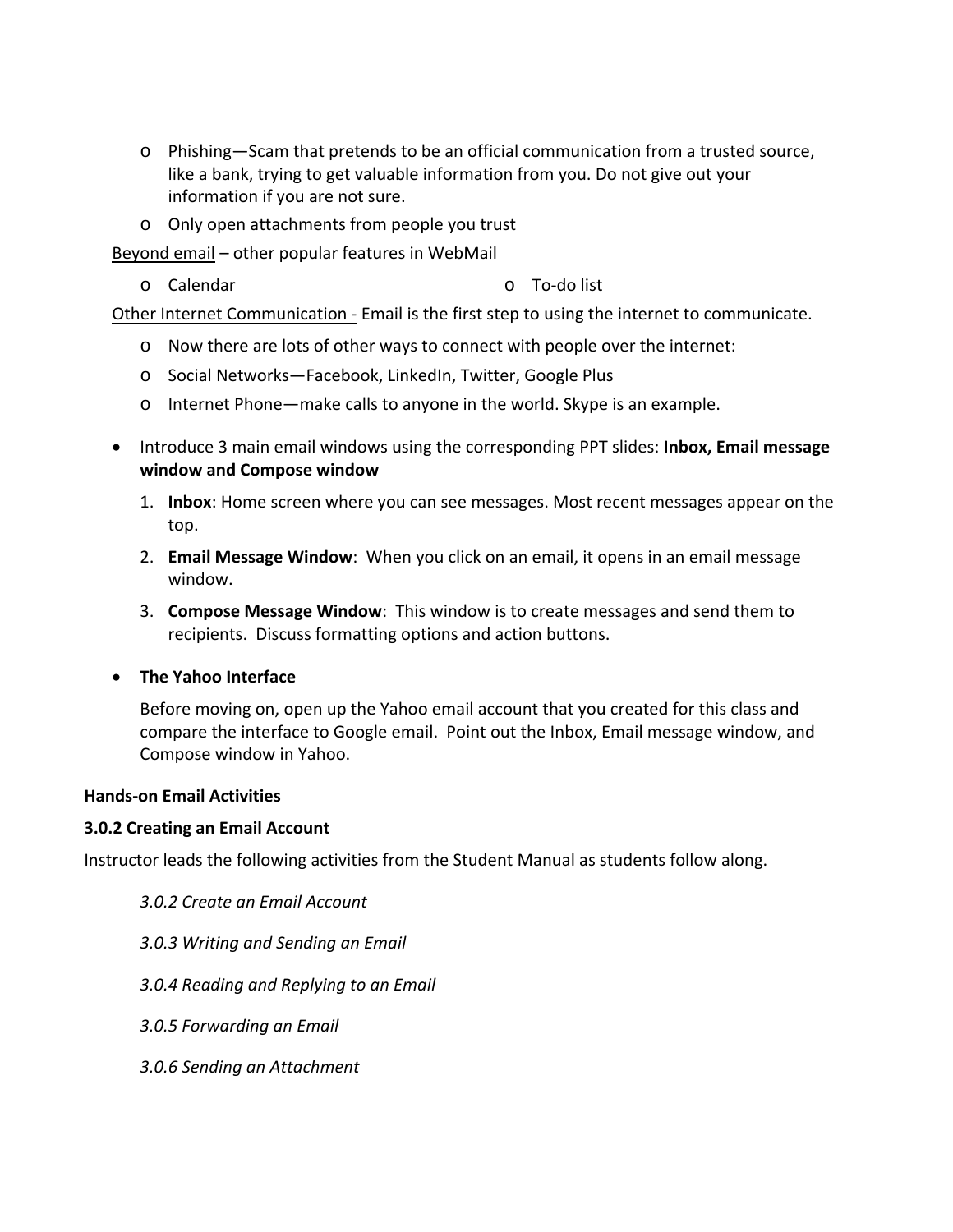### *3.0.7 Opening an attachment*

*3.0.8 Adding Contacts*

*3.0.9 Signing In and Out of Your Email*

If desired, the instructor can also demonstrate the following advanced email functions to students.

## ADVANCED

- o **CC** and **BCC**
- o Selecting multiple emails
- o Folders, labels, stars
- o **Deleting**/**Archiving** email
- o **Save**/recover a draft
- o **Search** email
- o Apply a **filter**
- o Include a hyperlink
- o Change **account settings**

### **Additional Online Resources and Information in Student Manual**

Show the student the *3.0.2 Email Online Resources* document on the screen. Have them find the document in the student folder on their desktop and open it. Ensure they can use the Ctrl/Mouse Click to open the links.

Then, depending on the student skill levels and time constraints, you can choose to cover any additional material in the student manual or on the resource list.

# **ASSIST STUDENTS WITH COPYING THEIR STUDENT FOLDER FILES TO THEIR OWN USB DRIVE OR THEIR OWN ONLINE DRIVE.**

## *3.2 Introduction to Email Session Survey*

Ask students to complete the printed hand out *3.2 Introduction to Email Session Survey* and collect these before students leave.

*3.3 Certificate of Completion.* Depending on your printing situation, do one of the following: